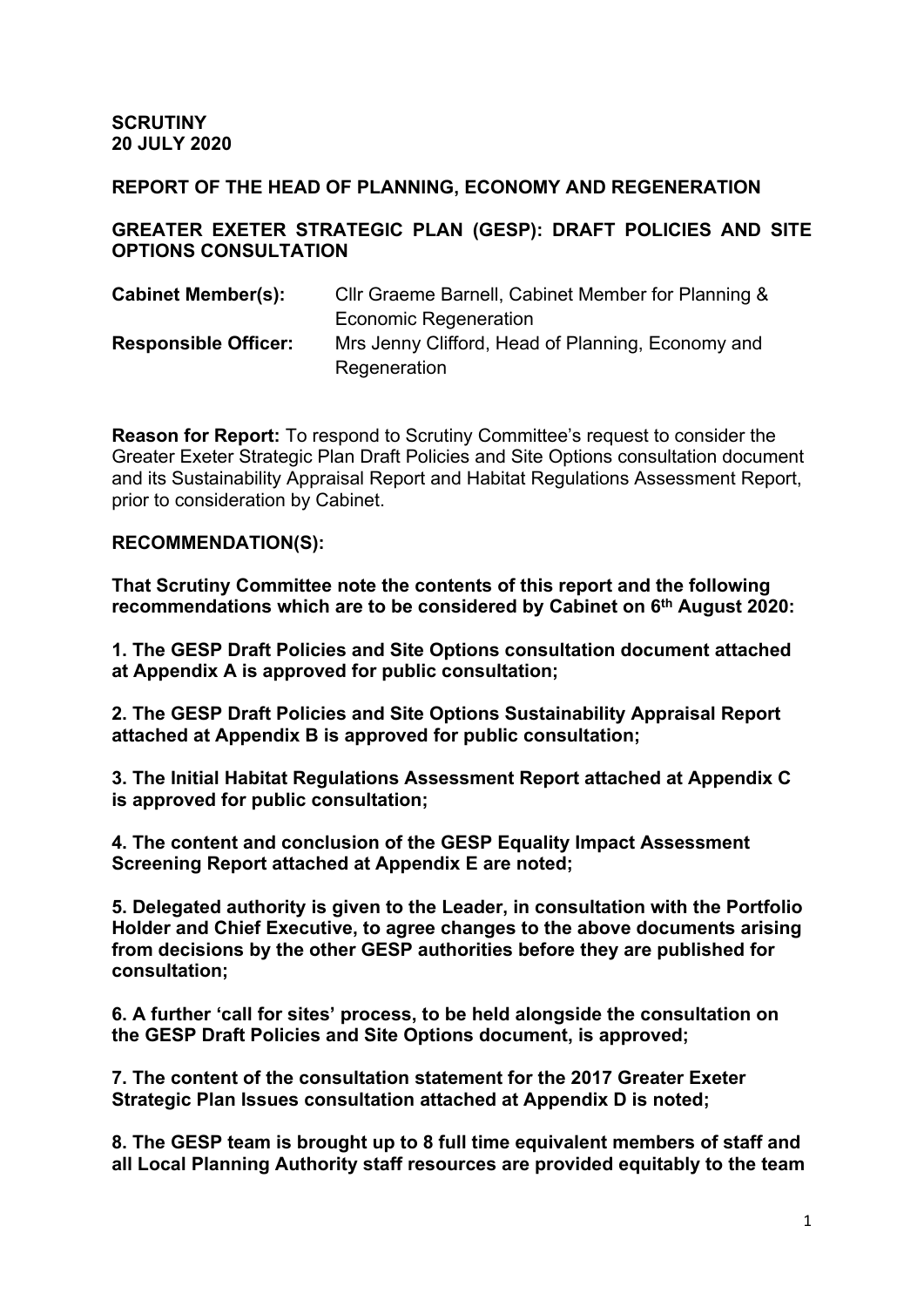**through equalisation arrangements. For Mid Devon District Council, subject to confirmation of the additional GESP staff roles that will be required, this is likely to equate to a total contribution of approximately £62,000 per annum towards staff costs, or an additional c.£17,067 per annum on top of existing contributions.**

### **Financial Implications:**

Each of the Greater Exeter local planning authorities (LPAs) have currently agreed to budget contributions totalling £170,000 for the preparation of the GESP. The Councils' budget contributions are being used mainly for evidence preparation which is necessary for the production of a sound plan. The budget also covers public engagement and therefore there is no need for further funding to be provided to cover the draft policies and site options consultation.

The budget contributions do not cover staffing. Having considered the potential future staffing arrangements for the GESP team as outlined in section 8 of this report, staff or financial contributions would be required from each LPA to bring the staffing levels up to 8 FTEs. Although the specific costs of this staffing will be determined in future once the composition of the team emerges, it is likely that total staff costs for each LPA will be approximately £62,000 per annum. Mid Devon is currently contributing staff time at an estimated annual staff cost equivalent of £44,933. Bringing staffing for GESP up to 8 FTE on an equitable basis between the four authorities would result in an annual cost increase to Mid Devon of c£17,067 via either financial contribution or staff time equivalent.

Looking at the wider GESP budget, additional budget contributions are not currently being sought. However, once the GESP has gone through its various consultation stages and has been submitted, an Inspector and Examination will be required and this could cost in the order of £150,000 which would require additional, equal budget contributions of around £37,000 from each of the four LPAs. This cost is likely to be incurred in around 2022/23. A further report to Cabinet will consider this matter further in due course.

#### **Budget and Policy Framework:**

The Greater Exeter Strategic Plan will form an important part of the Council's policy framework.

### **Legal Implications:**

Section 19 of the Planning and Compulsory Purchase Act 2004 sets out a statutory requirement for LPAs to prepare development plans. These plans must identify the priorities for the development and use of land in the authority's area. This stage of the plan-making process is under "Regulation 18" of the 2012 Local Planning Regulations. The four LPAs formally agreed to prepare the GESP as a statutory joint development plan at various meetings during 2016 and the GESP is incorporated into their Local Development Schemes accordingly.

Under relevant legislation, development plans must be accompanied by a Sustainability Appraisal (SA) and Strategic Environmental Assessment (See Appendix A). These requirements are usually integrated into one document/process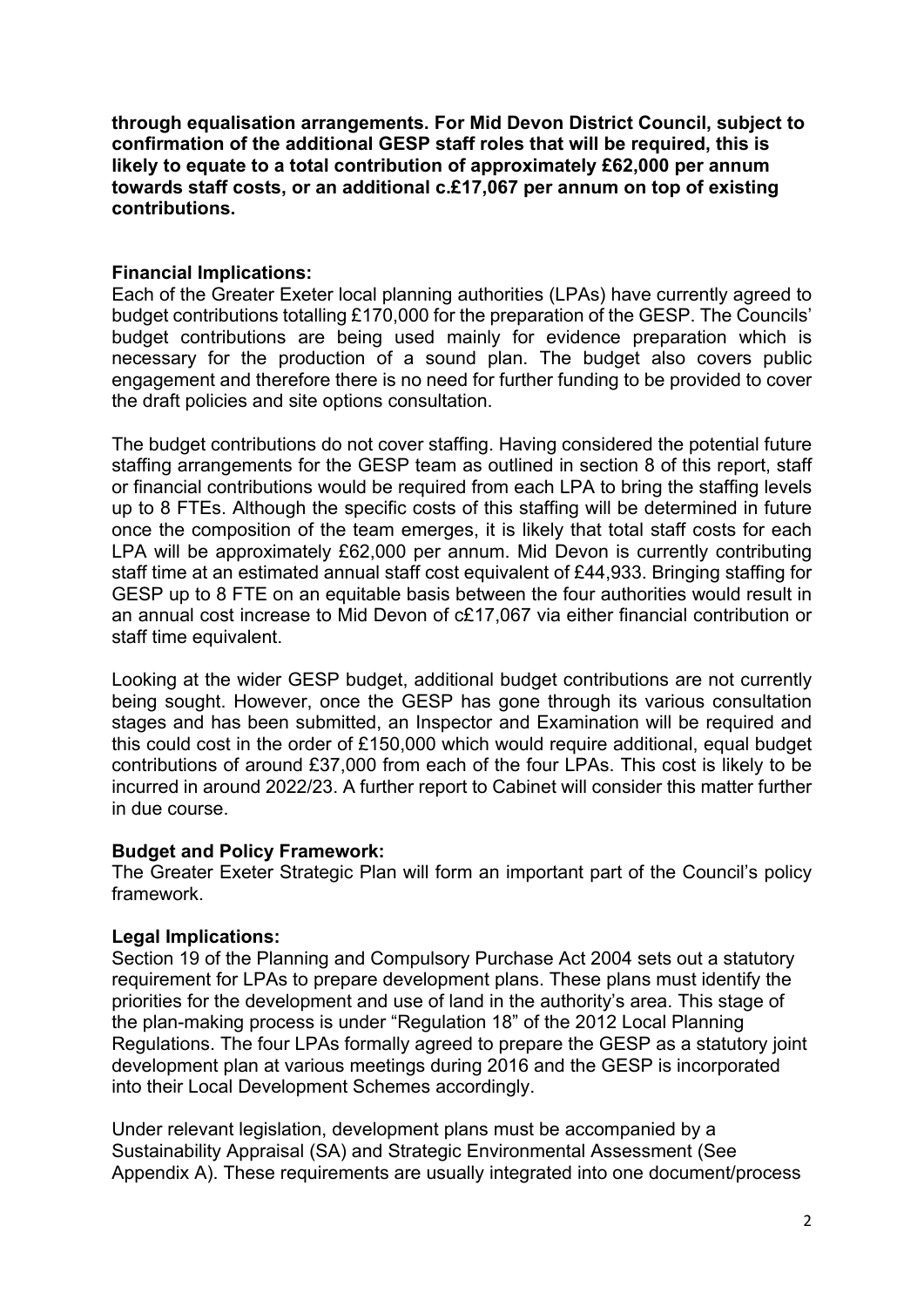which considers the effects of the plan on the environment, people and the economy, considers reasonable alternatives, propose measures to mitigate harmful effects, and proposes monitoring measures. The SA report is provided at Appendix A.

Legislation also requires that a plan will not adversely affect the ecological integrity of European wildlife sites. This is considered through a Habitats Regulation Assessment (HRA). The initial HRA for this stage of the GESP plan-making process is included at Appendix C and is discussed in section 8 of this report.

Consultation on the GESP will be carried out in accordance with the Joint GESP Statement of Community Involvement, which is recommended for adoptions under a separate report to Cabinet after being consulted on in 2017. Further details about the specific approach to consultation on the GESP draft policies and site options will be included in an engagement strategy. This will specifically consider the current COVID-19 pandemic.

#### **Risk Assessment:**

The GESP is being jointly prepared by four Local Planning Authorities. This means that Committee decisions are required from the four LPAs to enable milestones such as consultations to be reached. There is a risk that one or more of the LPAs does not approve the GESP consultation or associated recommendations. However, significant steps have been taken to avoid this eventuality; Members from each of the LPAs have been involved in developing the GESP and given significant opportunities to shape the consultation documentation. It is acknowledged that revisions to the consultation material could be proposed through the Committee processes of the four LPAs. Recommendation 5 requests delegated authority for the Leader, in consultation with the Portfolio Holder and Chief Executive, to agree changes to the consultation material so that the consultation can be held in a timely manner. This same approach will be taken for all of the four LPAs.

#### **Equality Impact Assessment**:

Under the Equality Act 2010, the vision and draft policies of the GESP draft policies and site options consultation document have been considered through a screening process which has identified that the content does not require a full equality impact assessment (see section 7 of this report).

#### **Relationship to Corporate Plan:**

The recommended decisions will enable progress to be made towards the adoption of the GESP. Once adopted, the GESP itself will facilitate the delivery of all of the Council's Corporate Plan Priorities.

#### **Impact on Climate Change**:

The GESP incorporates a target that carbon emissions from the Greater Exeter area are net zero by 2040 at the latest. This is ten years earlier than the national target and reflects the priority given to the climate emergency by the Greater Exeter Councils. Furthermore, the draft policy goes on to state that decisions on infrastructure investment and development applications will consider their impact on achieving this target. More widely, the draft policies contain significant requirements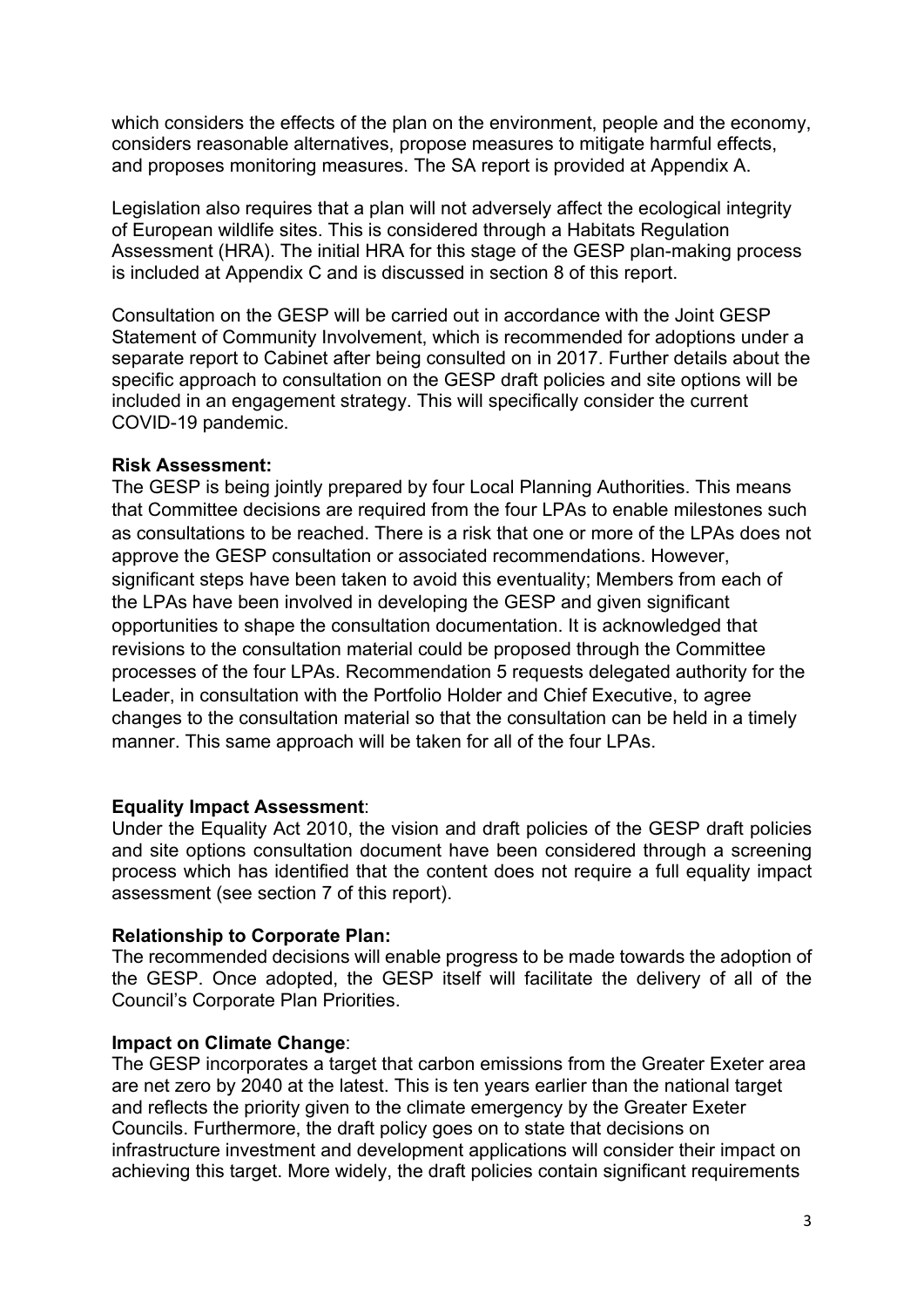for new developments to be carbon neutral, together with proposals for a low carbon transport strategy which would provide a significant contribution to meeting the target. Site options have been selected in large part because of their potential to minimise carbon emissions due to location and the potential to minimise the need to travel. It should be noted that planning decisions are just one of the actions needed to proceed to a carbon neutral area and country. Individual Councils may proceed faster towards carbon neutrality in accordance with their own individual policies.

### **Appendices**

| <b>Appendix A:</b> | <b>GESP Draft Polices and Site Options consultation document</b>     |
|--------------------|----------------------------------------------------------------------|
| <b>Appendix B:</b> | <b>GESP Draft Policies and Site Options Sustainability Appraisal</b> |
| report             |                                                                      |
| <b>Appendix C:</b> | <b>GESP Initial Habitat Regulations Assessment report</b>            |
| <b>Appendix D:</b> | <b>GESP Issues Consultation Statement</b>                            |
| <b>Appendix E:</b> | <b>GESP Equality Impact Assessment Screening Report</b>              |
|                    | <b>Appendix F: GESP team staff resources: Future options</b>         |

### **MAIN BODY OF REPORT**

### **1. PURPOSE**

1.1. This report seeks approval from Mid Devon District Council's Cabinet to consult on the Greater Exeter Strategic Plan (GESP) draft policies and site options consultation document and associated reports, hold a further 'call for sites' to inform the plan making process and increase staff resources in the GESP team.

### **2. INTRODUCTION**

- 2.1. The Greater Exeter Councils are the local planning authorities of East Devon District Council, Exeter City Council, Mid Devon District Council and Teignbridge District Council, together with Devon County Council as a key infrastructure provider and the Minerals and Waste Planning Authority for the area. The Greater Exeter Councils formally agreed to prepare a statutory joint plan at various meetings during 2016 and incorporated the GESP into their Local Development Schemes accordingly.
- 2.2. The GESP will cover the local planning authority areas of East Devon, Exeter, Mid Devon and Teignbridge (excluding Dartmoor National Park). It is being prepared jointly by those four local planning authorities with the support of Devon County Council under Section 28 of the Planning and Compulsory Purchase Act. It will: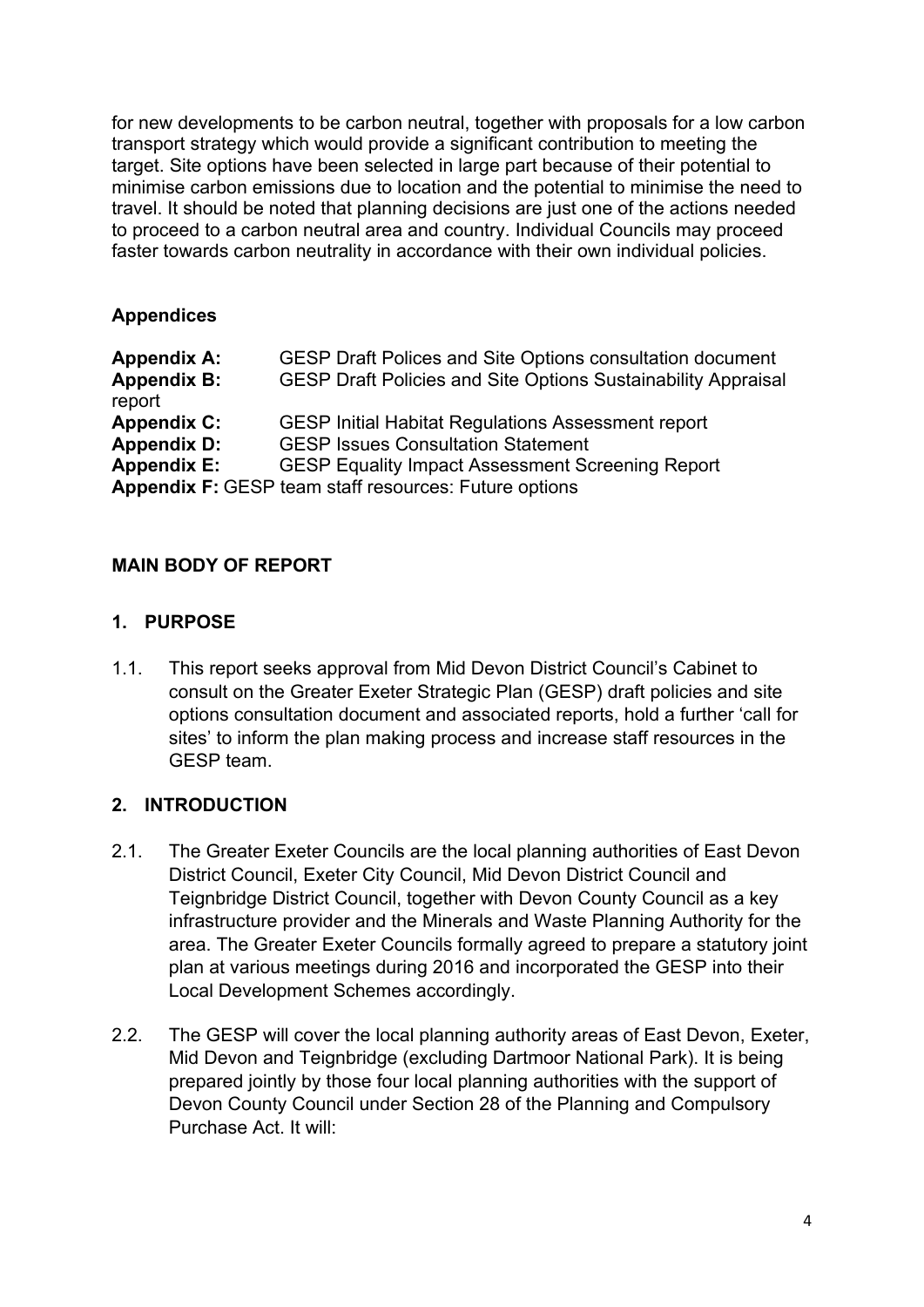- Set an overall vision and strategy for the area in the context of national and other high level policy and in particular climate emergency declarations and the NPPF;
- Contain policies and proposals for strategic and cross boundary issues where these are best dealt with on a wider geography;
- $\bullet$  Set the overall amount of development for the period 2020 2040;
- Promote the Liveable Exeter vision by allocating urban regeneration sites in the city of more than 100 dwellings;
- Implement the overall vision and strategy by allocating strategic sites of 500 or more homes outside of the city which may include urban extensions and new settlements, together with strategic employment sites; and
- Provide district and city council local plans with targets for nonstrategic development.
- 2.3. The GESP was subject to an early round of public consultation during February to April 2017. That 'Issues' consultation launched the concept of the GESP and explored the key issues that the plan should address. Responses to the comments provided during that consultation are set out within the GESP Issues consultation statement at Appendix D.
- 2.4. The adopted Local Development Schemes (LDSs) of the Greater Exeter Councils set out the formal timetable for the GESP. The LDSs identify that the next round of public consultation on the GESP - the draft policies and site options consultation - was due to have commenced in June 2020. However, the COVID-19 pandemic has necessitated deferring the start of consultation until September 2020. In the future, the Councils' LDSs will need to be updated to reflect both this change and the longer term impacts of the pandemic on the GESP timetable.
- 2.5. The purpose of the draft policies and site options consultation is two-fold. Firstly, to invite comments on a number of draft strategic planning policies which would apply across the Greater Exeter area. These policies are limited to those which cover issues that are better dealt with consistently across the area, rather than on a district-by-district basis in local plans. Secondly, to discuss the proposed spatial development strategy for the area and provide the first indication of the potential housing and employment site options which may form part of the GESP. The proposed consultation document contains a total of 39 site options on which comments will be sought.

# **3. CONTENT OF THE GESP DRAFT POLICIES AND SITES CONSULTATION DOCUMENT**

3.1. The four Greater Exeter Councils are being recommended to publish the draft policies and site options document for an 8 week period of consultation,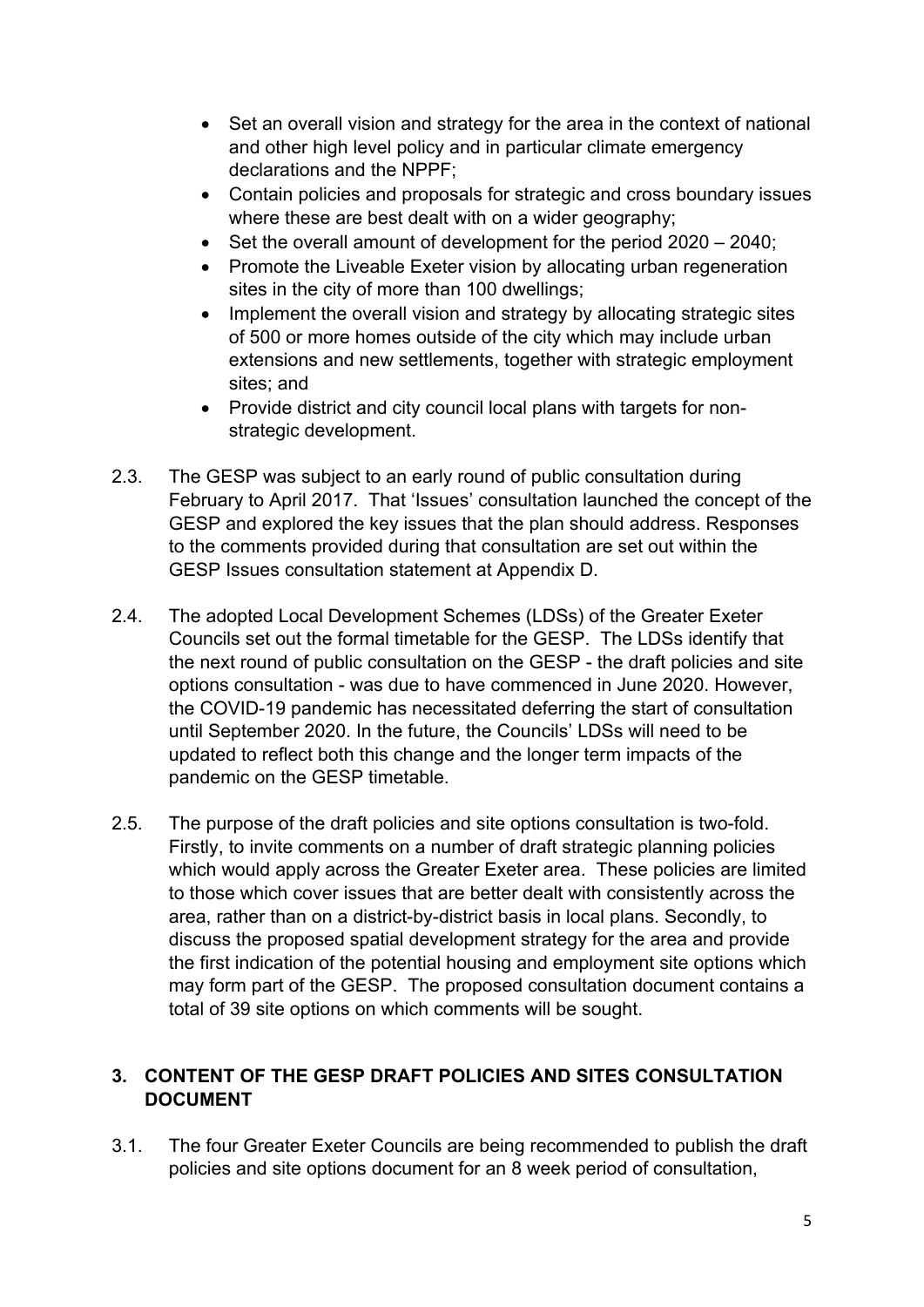commencing in September 2020. Because it is a joint plan, the document must be agreed by all four Councils before it is finalised.

- 3.2. The consultation document is divided into three main sections as follows:
	- Section A: Purpose This describes why the GESP is being prepared and how it relates to local plans and neighbourhood plans. This was an issue raised during the earlier Issues consultation.
	- Section B: Policies
		- This section includes the draft vision for the Greater Exeter area. It has been revised to take account of comments received during the Issues consultation and work undertaken subsequently. The vision is split into three sections: 'the plan' which summarises the purpose of the GESP; 'the place' which explores the future of Greater Exeter; and finally a section on the 'priorities' for the area. The rest of Section B is divided into a series of thematic chapters which include the draft policies for the GESP and provide the associated explanatory text. The following thematic chapters are included:
			- Climate emergency;
			- Prosperity;
			- Homes;
			- Movement and communication;
			- Nature; and
			- Quality places and infrastructure.
	- Section C: Spatial development strategy and site options This final section includes the spatial element of the GESP, setting out the amount of development required, a spatial development strategy and how this could come forward through a series of potential site options. The following elements are included:
		- The number of homes:
		- Existing housing sites and the number of houses on GESP allocations;
		- The spatial development strategy and associated map;
		- Four strategic growth areas covering the central, northern, southern and eastern areas of Greater Exeter;
		- The relationship with local plans and smaller sites; and
		- A series of 39 site options for housing and employment development which fall within the strategic growth areas.
- 3.3. It should be noted that not all of the site options will be required for further consideration and inclusion in the next stage of the GESP.
- 3.4. Spatial development strategy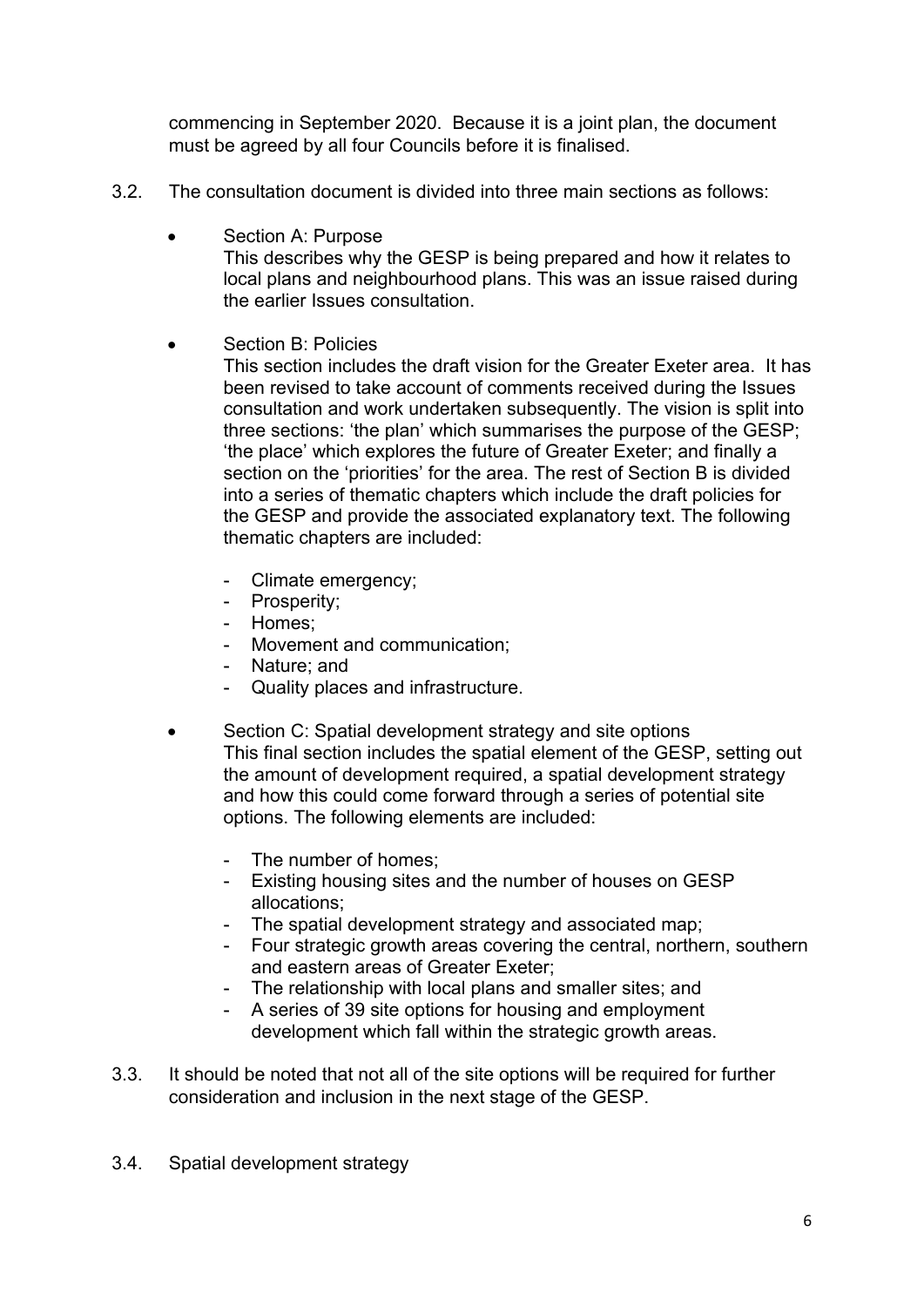As set out above, an important element of the draft policies and site options consultation document is the spatial development strategy contained in Section C, from which the 39 site options have been identified. The spatial development strategy is based on the following key themes, which are themselves informed by the draft vision:

- **Protecting key environmental assets;**
- Recognising the impact of development distribution in terms of carbon production;
- **IDENTIFYING ACCESSIBLE AND WELL CONNECTED MOVIES INCORPORT IDENTIFYING** locations;
- Seeking increased densities in our urban areas and around transport hubs;
- Connecting settlements by IT and other infrastructure, reducing the need to travel and minimising grey infrastructure requirements; and
- **Ensuring growth has a clear purpose, leading to individual** character.
- 3.5. Driven by these themes, the spatial development strategy focuses strategic development:
	- On brownfield and greenfield land in Exeter and other main towns where there is an easily accessible range of jobs, services, transport facilities and the potential to enhance these factors; and
	- In new or expanded settlements of scale on key transport corridors, particularly the rail corridors which extend out from Exeter, ideally where cycling is also a feasible option to access key jobs and services.
- 3.6. Members should note that in addition to strategic development allocations made in the GESP, local plans and neighbourhood plans will have a role to play in allocating smaller sites in accordance with locally determined priorities and needs. Such allocations will be necessary to ensure that the housing and economic development needs of the four Councils are met.
- 3.7. After explaining the derivation of the spatial development strategy, the consultation document identifies four potential strategic growth areas located across the Greater Exeter area where development would fit with the strategy. These strategic growth areas - central, northern, southern and eastern - have been assessed in the GESP Sustainability Appraisal (see section 5 of this report), which concludes that they offer the most appropriate combination of economic, social and environmental benefits (or minimised negative impacts) in terms of development. The four strategic growth areas also reflect the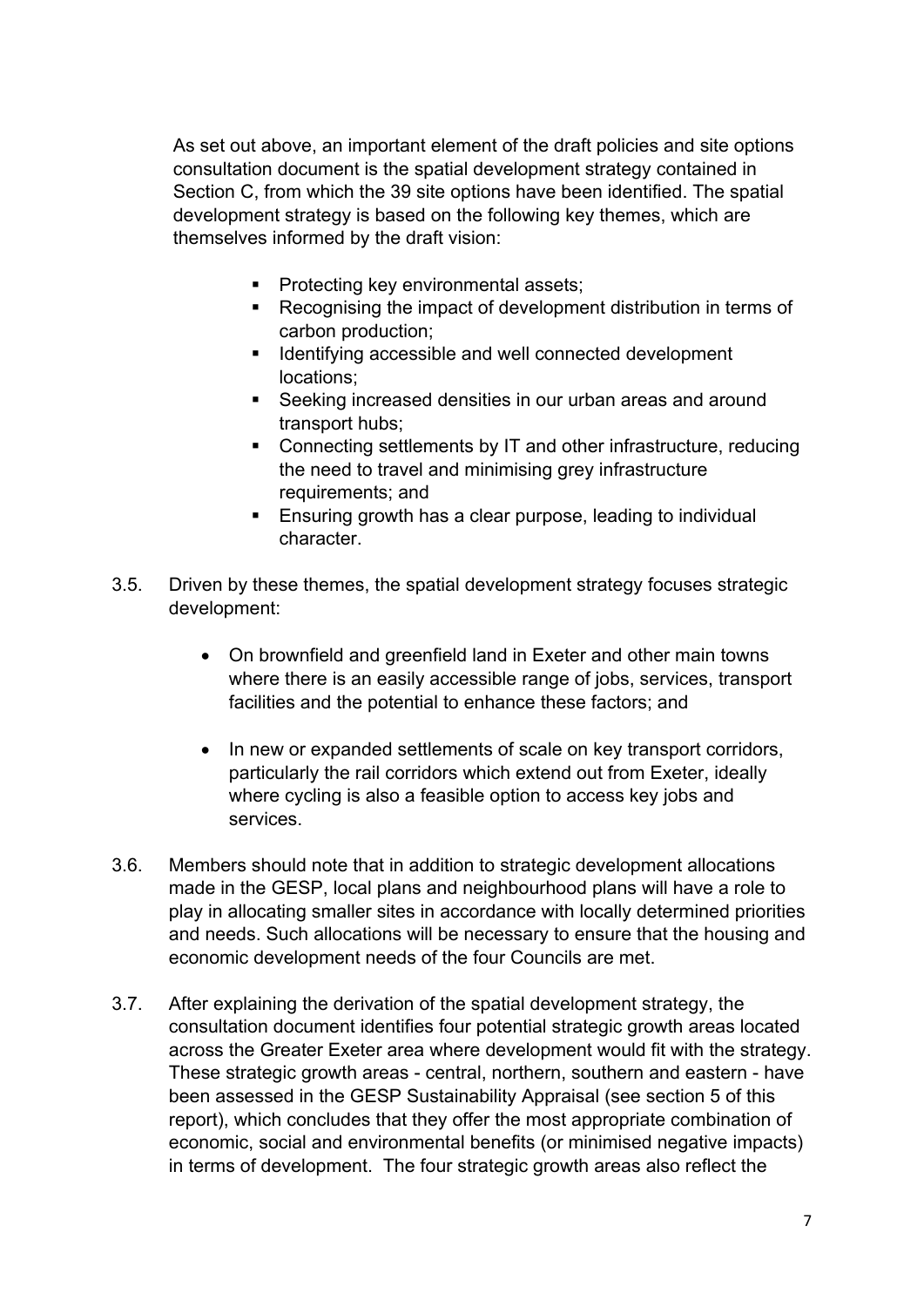vision of an accessible and networked city region of linked and distinct communities. The site options contained in the consultation document are all within one of these strategic growth areas. The strategic growth areas are summarised below.

#### 3.8. Central strategic growth area

This large area includes Exeter and immediate surrounds, the "West End of East Devon" and the Tarka Line railway corridor as far as Crediton. It comprises the focal point of the Greater Exeter area's transport connections. Much of the Central area has seen very substantial planned growth and investment. It contains the growing new town of Cranbrook, the Science and Sky Park economic hotspots (designated as an Enterprise Zone) and a number of major urban extensions to the city. It is a sustainable transport node with four railway lines, a series of stations (with additional stations planned), excellent bus and cycle provision and an emerging cycle and car club infrastructure. It is also the focus of the strategic road network, while major institutions such as the University of Exeter and the Met Office provide continued economic impetus. These conditions converge to drive significant demand for new homes and economic investment.

Within Exeter there is large brownfield regeneration potential for high quality sustainable development, as articulated in the Liveable Exeter vision for the city. The Central area also offers locations for further urban extensions and new settlements with good sustainability credentials. However, there are environmental sensitivities to consider, including the high quality historic environment and the internationally important Exe Estuary, Dawlish Warren and Pebblebed Heaths, which are potentially vulnerable to visitor pressure. High quality development, green infrastructure and habitat management will be key mitigation requirements, whilst an innovative and multi-modal transport strategy will support development. There are 26 site options within the Central strategic growth area.

#### 3.9. North strategic growth area

Towards the northern boundary of the Greater Exeter area, about half way between Taunton and Exeter, the Northern strategic development area stretches from Tiverton to Cullompton. The existing mainline station at Tiverton Parkway combines with two motorway junctions to give excellent access and there are fewer national or international environmental sensitivities than in many other Greater Exeter locations. Proposals within the Mid Devon Local Plan Review include significant economic and housing expansion, with a new tourist and leisure hub at Junction 27 of the M5 and the initial phases of the Culm Garden Village, to the east of Cullompton. Improvements to the motorway junctions and a new railway station at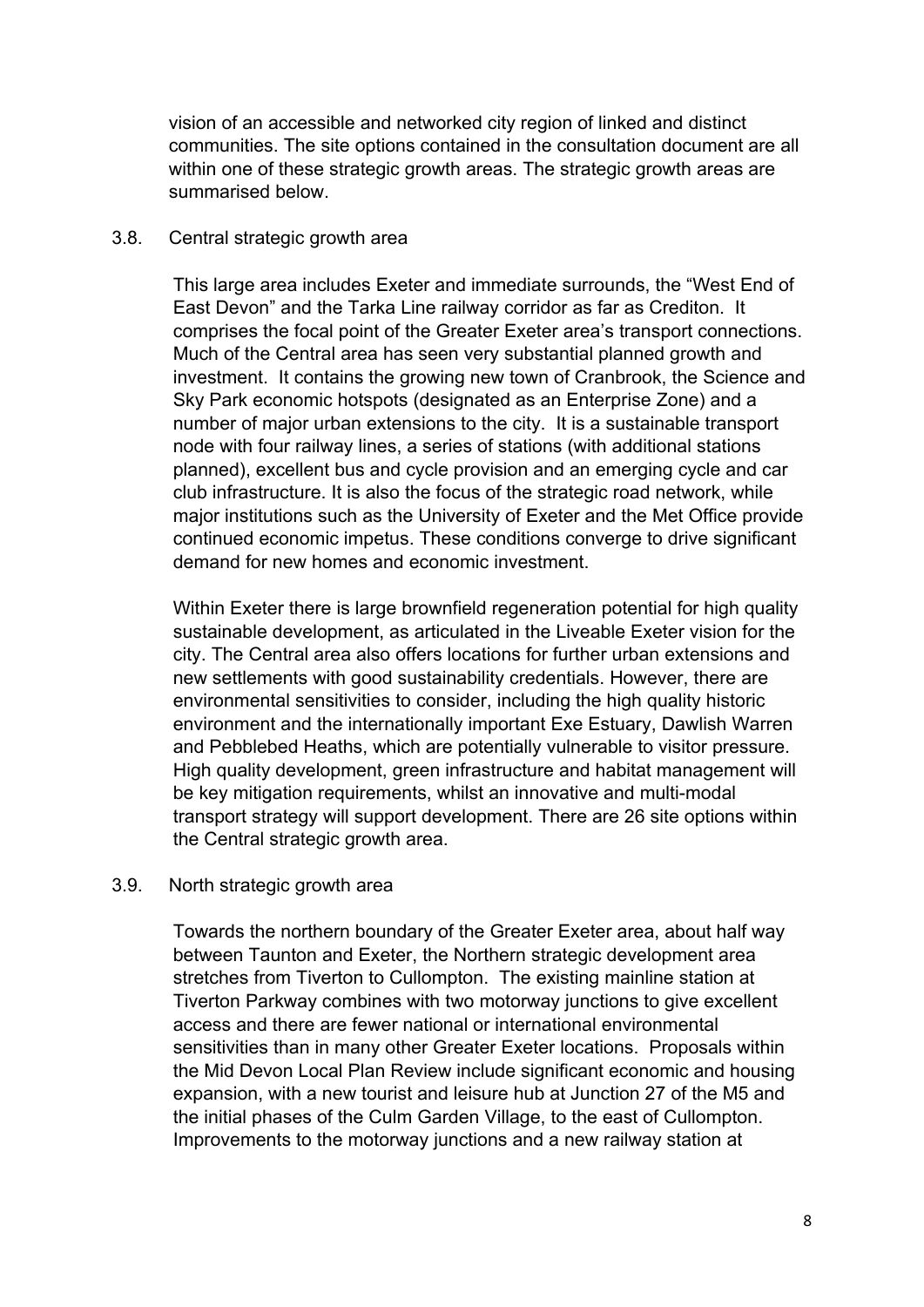Cullompton are key infrastructure requirements. There are 3 site options within the North strategic growth area.

#### 3.10. South strategic growth area

Near the southern extent of Greater Exeter, Newton Abbot, Kingsteignton and Kingskerswell create a significant employment and housing area. This wider urban area has good transport links including the Great Western mainline railway, access to the strategic road network via the A38 and the recently completed South Devon Highway to Torbay. There is the potential to continue to develop the area's role with additional homes and employment, following on from the strategic development allocated on the edge of Newton Abbot in the existing local plan. There are sensitives to consider in this location; Dartmoor is within proximity of the northern part of the area, there are internationally important bat habitats and considerable reserves of the nationally significant ball clay mineral. Development impact would require mitigation, with green infrastructure likely needing to play an important role. There are 4 site options within the South strategic growth area.

3.11. East strategic growth area

Within the eastern part of the Greater Exeter area, the Waterloo Line provides a mainline rail service from Exeter to London together with important local connectivity between towns and to Exeter. The corridor is also well served by the strategic road network, including the A30 which provides good links east and west. The market towns of Honiton and Axminster have economic and housing potential, while settlements with existing stations may provide the opportunity for strategic expansion accompanied by sustainable transport options. Plans to improve frequencies along the Waterloo line would enhance the sustainability of proposals in this area. A key environmental consideration in the area is the presence of Areas of Outstanding Natural Beauty which would need to be protected. There are 6 site options within the East strategic growth area.

### **4. SUMMARY**

4.1. The significant work that has been undertaken on the GESP forms a tangible further stage in the project. The draft vision, draft policies, suggested spatial development strategy and site options require consultation in order that views of the community and stakeholders can be gathered, understood and used to inform the next stage of the GESP. An engagement strategy will be produced to set out how the consultation for this stage of the GESP will be undertaken. This will be in accordance with the revised Joint SCI for the GESP, which is being brought to this Cabinet meeting for approval in a separate report, and will need to respond to the current Covid-19 situation.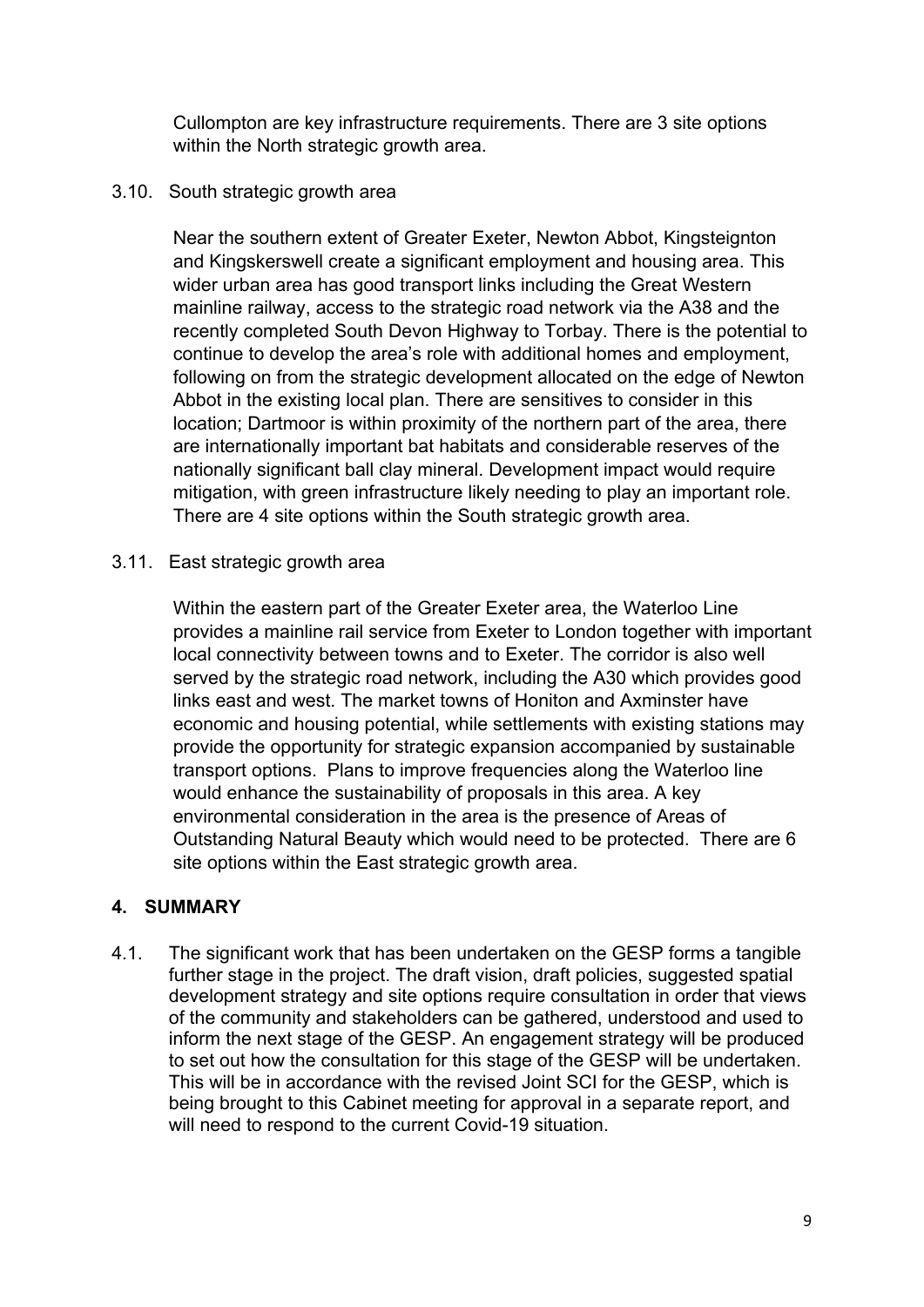- 4.2. Recommendation 1 requests approval for consultation on the GESP draft policies and site options document.
- 4.3. It should be noted that each of East Devon District Council, Exeter City Council, Mid Devon District Council and Teignbridge District Council need to approve the consultation on the GESP draft policies and site options document and associated documents from September 2020. Consistent recommendations will be considered by the relevant decision-making body of each Council. During this process, there is the potential for some revisions to be identified by each Council. In order to enable such revisions to be considered through the democratic process in a timely manner, recommendation 5 requests that the Leader be given delegated authority, in consultation with the Portfolio Holder and Chief Executive, to agree changes to the consultation documents which may arise from decisions by the other GESP authorities, before they are published for consultation.

## **5. EVIDENCE**

- 5.1. In order for a local plan or a strategic plan such as the GESP to be adopted, it must first be examined by an independent planning inspector and found 'sound'. The National Planning Policy Framework (NPPF) sets out four tests of soundness. One such test is that the plan must be 'justified'. This means that it must include '…an appropriate strategy, taking into account the reasonable alternatives, and based on proportionate evidence' (NPPF, paragraph 35). On the basis of the need for firm evidence, a range of studies, assessments and research has been undertaken during the preparation of this consultation document.
- 5.2. The evidence base for the GESP is continually evolving and is made available online at [www.gesp.org.uk/evidence/](http://www.gesp.org.uk/evidence/). The evidence base currently covers a variety of themes including housing, economic development, transport, digital connectivity, retail and environmental matters. Additional evidence will be added to the GESP website when the consultation starts and as the plan progresses. This will include the reporting of the housing and economic land availability assessment (HELAA) which considers sites put forward during a 'call for sites' process held in 2017. It is important to recognise that there is no need to have all the evidence for the plan completed at this stage and that the evidence currently compiled is sufficient for this stage of the plan.

### **6. SUSTAINABILITY APPRAISAL/STRATEGIC ENVIRONMENTAL ASSESSMENT**

- 6.1. One of the key evidence documents which will support the GESP as it progresses is the Sustainability Appraisal (SA)/Strategic Environmental Assessment (SEA). Preparing and consulting on the SA/SEA is a legal requirement of preparing a plan.
- 6.2. SA and SEA are similar processes. The SA process involves appraising the likely social, environmental and economic effects of the policies and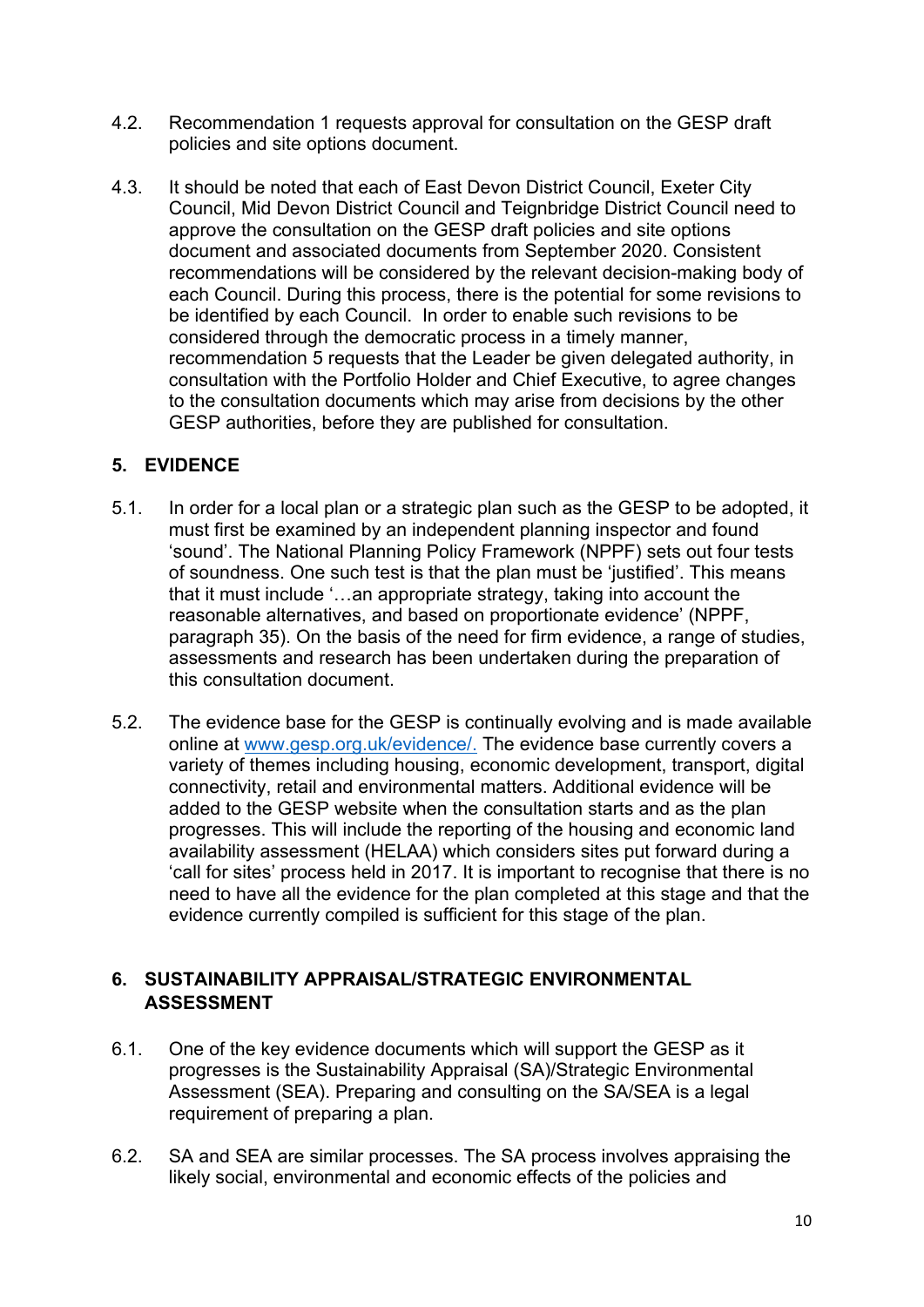proposals within a plan from the outset of its development while the SEA process focusses on environmental impacts. Because of the cross-over of these processes, they have been undertaken together for the GESP and are covered by the 'SA Report'.

- 6.3. The SA Report has been prepared to assess the GESP draft policies and site options consultation document. This is attached at Appendix B. The SA Report has been undertaken by 'LUC', an independent consultancy. It follows on from the SA scoping report which set out the way in which the Councils proposed to undertake SA and which was consulted on in 2017 alongside the GESP Issues consultation. The SA approach was subsequently refined to reflect consultation comments received and also to ensure that the assessment objectives reflect each of the topics required by the SEA regulations.
- 6.4. The current SA Report assesses the potential environmental, social and economic impact of the key elements of the draft policies and site options consultation document. In particular, it assesses the vision, draft policies, spatial development strategy and site options. It also assesses 'reasonable alternatives' to the draft policies and site options to ensure that the GESP is progressing with an appropriate strategy. A key feature of the assessment of reasonable alternatives is the consideration of a longer list of 78 potential residential and employment sites. These sites derive from the 2017 call for sites submissions, the associated housing and economic land availability assessment (HELAA) and a wider assessment of potential development locations from within the strategic growth areas. The site options in the main GESP consultation document are considered to be the most appropriate to take forward for further consideration.
- 6.5. The SA Report concludes that the GESP draft policies and site options consultation document provides a basis to ensure that the level, type and location of growth in the plan area is appropriately balanced between the need to maintain and enhance the natural and built environment, to support economic aspirations for the Greater Exeter area and improve health and social wellbeing.
- 6.6. Recommendation 2 seeks approval for consultation on the SA Report alongside the GESP draft policies and site options consultation document.

### **7. HABITATS REGULATIONS ASSESSMENT**

7.1. In addition to the SA, a further key piece of evidence which will inform the preparation of the GESP is the Habitat Regulations Assessment (HRA). Undertaking this process is a legal requirement of preparing a plan to ensure that it does not adversely affect the ecological integrity of a European site. European sites include Special Protection Areas (SPAs), which are classified for their bird populations of European interest, and Special Areas of Conservation (SACs), which are designated for habitats and species of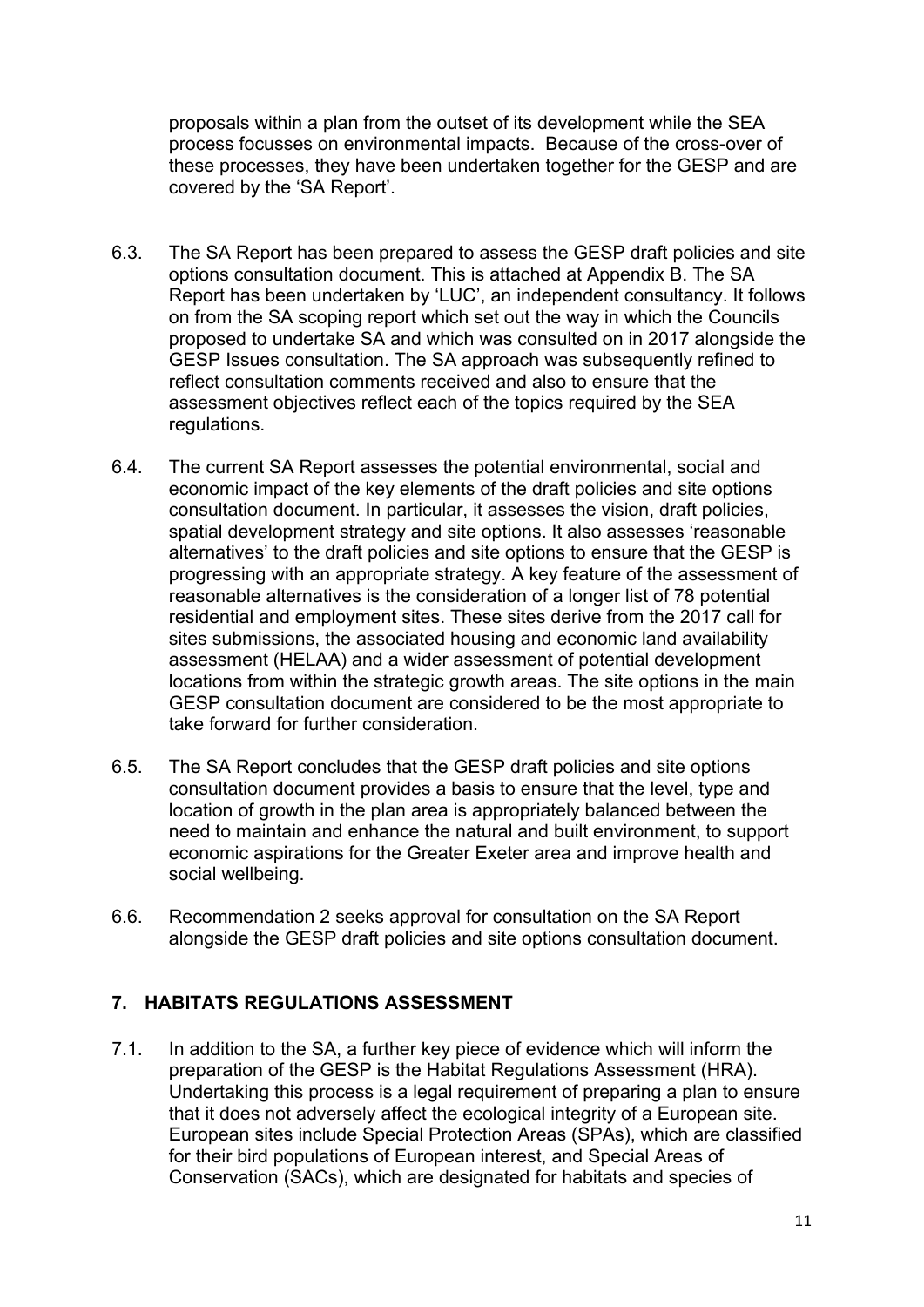European interest. There are various European sites in the local area which could be affected by the content of the emerging GESP including the Exe Estuary SPA, Dawlish Warren SAC, the East Devon Pebblebed Heaths SPA/SAC, the South Hams SAC and the River Axe SAC.

- 7.2. An initial HRA report has been prepared to assess the GESP draft policies and site options consultation document. This initial HRA Report has been prepared by 'Footprint Ecology', an independent consultancy who have been involved in HRA work within the Greater Exeter area historically. The initial HRA Report is attached at Appendix C.
- 7.3. Producing an HRA is not a legal requirement at this stage of the plan-making process, because the content of the GESP is not yet established. However, consideration of HRA matters at this initial stage enables an early understanding of any likely impacts which the emerging GESP may have on European sites, what evidence we might need to gather to understand potential impacts on sites and what amendments to the GESP might be necessary to reduce or remove these impacts.
- 7.4. The initial HRA Report first includes an initial screening of the policy content and site options in the GESP consultation document for likely significant effects on the European sites. It then provides recommendations to clarify points that are related to HRA. These have been incorporated in the GESP consultation document. Following the screening, topics for the subsequent 'appropriate assessment' stage of the HRA (to be undertaken alongside later stages of the plan) are highlighted with any further evidence which will be needed as the plan progresses. A full HRA, informed by the initial HRA and consultation responses to its contents, will be prepared to support the next version of the GESP.
- 7.5. In summary, the initial HRA report flags the draft policies which could have an impact on European sites. These policies cover housing, economic and employment targets, the airport, gypsy and traveller accommodation and some of the transport policies. The report also identifies that the site options could have an impact on European sites when considered alone or in combination. The initial HRA will enable appropriate evidence gathering to ensure that impacts on European protected sites are minimised and appropriate mitigation is identified.
- 7.6. Recommendation 3 seeks approval for consultation on the initial HRA Report alongside the GESP draft policies and site options consultation document.

### **8. EQUALITY IMPACT ASSESSMENT SCREENING REPORT**

8.1. Under the Equality Act 2010, local authorities have a legal duty to eliminate discrimination and promote equality within service delivery. Local authorities are required to have 'due regard' to the need to: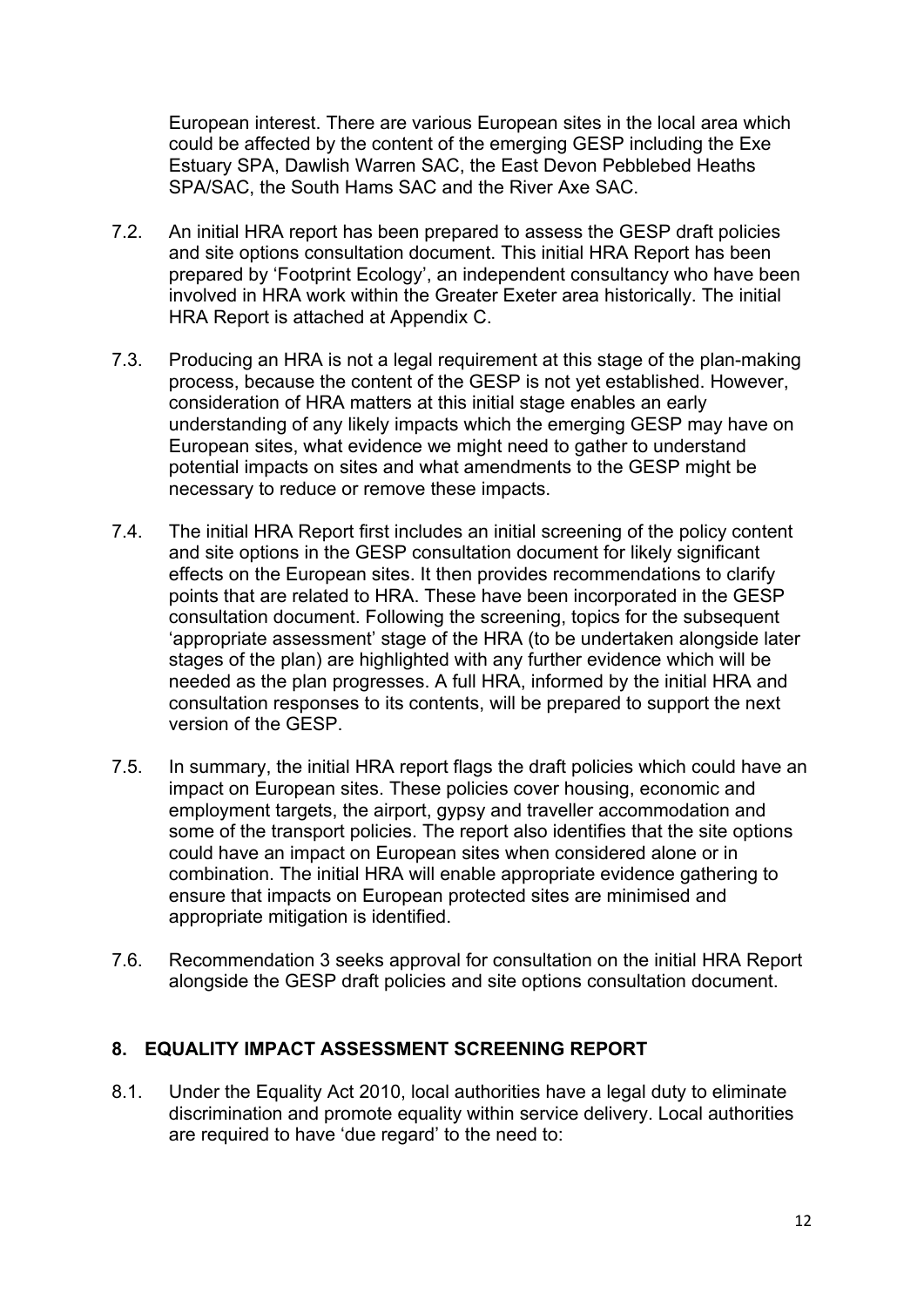Eliminate discrimination, harassment, victimisation and any other prohibited conduct;

- Advance equality of opportunity (remove or minimise disadvantage, meet people's needs, take account of disabilities, encourage participation in public life); and
- Foster good community relations between people (tackle prejudice and promote understanding).
- 8.2. The protected characteristics under the Equality Act are:
	- o Age;
	- $\circ$  Disability including physical disability, mental health;
	- o Gender reassignment;
	- o Marriage and civil partnership;
	- o Pregnancy and maternity;
	- o Race;
	- o Religion or belief;
	- o Sex/Gender; and
	- o Sexual orientation.
- 8.3. In accordance with the Equality Act, the GESP consultation document has been subject to an equality impact assessment. A screening exercise has considered whether the vision and draft policies are likely to have an impact, either positive or negative, on the protected characteristics above. The purpose of this screening stage is to assess whether or not it is necessary to carry out a full equality impact assessment.
- 8.4. The screening report is attached at Appendix E. It concludes that the equality impacts of the vision and some of the draft policies will be positive, and that the remaining draft policies are likely to have no impact due to neutral or negligible effects on groups with the protected characteristics. Therefore the screening report concludes that a full equality impact assessment of the GESP consultation document is not required.
- 8.5. Recommendation 4 requests that the content and conclusion of the Equality Impact Assessment Screening Report attached at Appendix E is noted.

### **9. CALL FOR SITES**

- 9.1. A call for sites invites landowners, land agents, planning consultants and the wider public to identify sites which they consider are appropriate and available for development. This evidence is vital in the plan-making process as it helps Councils to demonstrate that the sites included in a plan have a realistic prospect of coming forward. In this regard, call for sites information is critical in ensuring that a plan is 'deliverable over the plan period'. This is a central element of the 'effective' test of soundness identified in the NPPF and against which a planning inspector will ultimately consider the plan.
- 9.2. A call for sites was held in early 2017 alongside the GESP Issues consultation. This work has informed the site options included in the GESP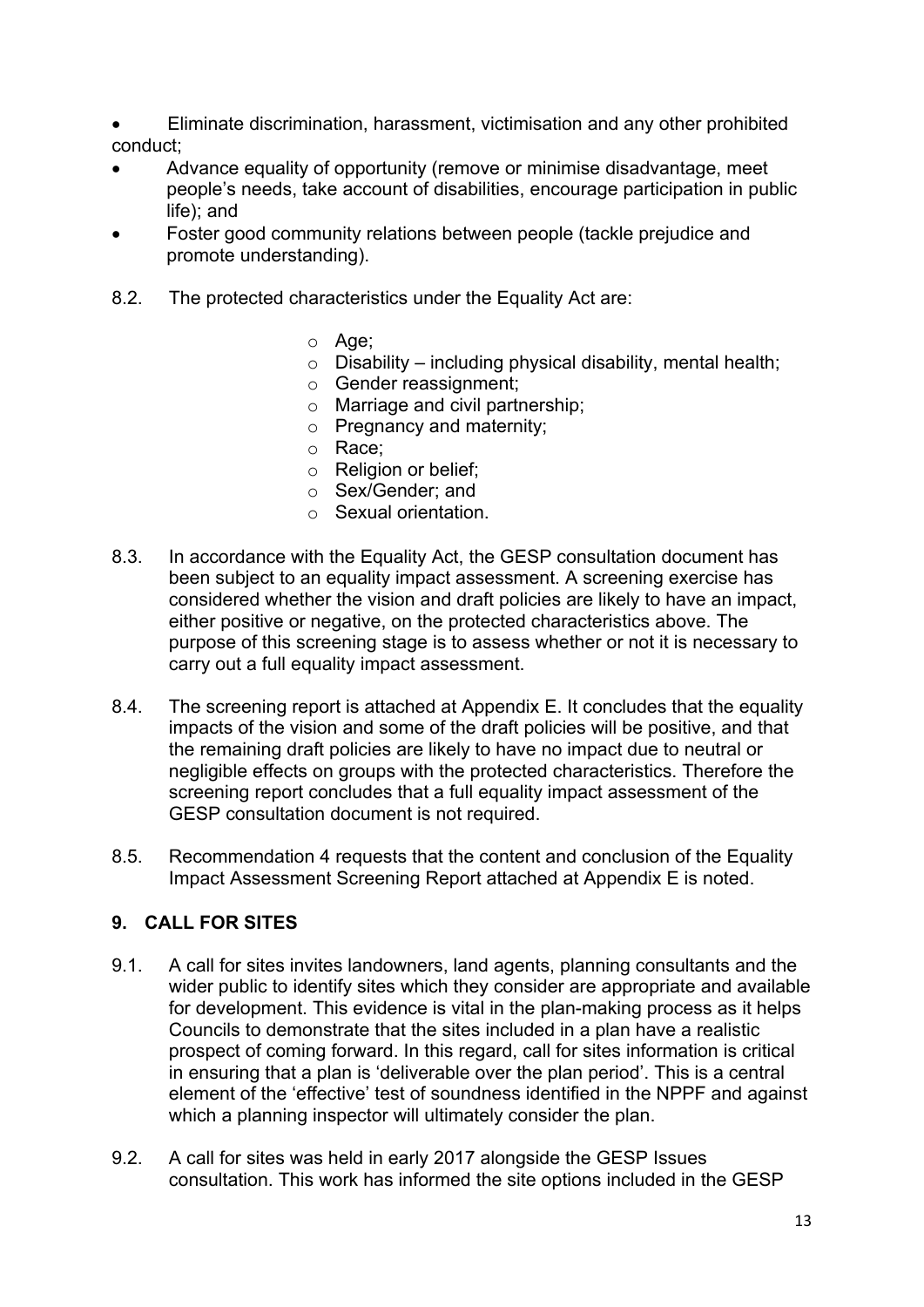consultation document. However, because circumstances regarding land availability change over time, through for example, the buying and selling of land, it is necessary to update the evidence by holding another call for sites. This will demonstrate the deliverability of the site options and potentially result in further sites being proposed. It is therefore proposed that a second Greater Exeter-wide call for sites be held concurrently with the GESP consultation in the autumn. The call would be a web-based process hosted on the GESP website, requiring basic site information and a plan to be provided. The information provided will be used as evidence for both the GESP and also the individual local plans of the four Greater Exeter Councils.

9.3. Recommendation 6 requests approval to hold a further call for sites, to be held alongside the GESP draft policies and site options consultation.

### **10. ISSUES CONSULTATION**

- 10.1. In addition to a range of evidence, the progression of the GESP has been informed by the initial Issues consultation which was held in 2017. The issues consultation document can be found at [https://www.gesp.org.uk/consultation](https://www.gesp.org.uk/consultation-phases/issues/)[phases/issues/](https://www.gesp.org.uk/consultation-phases/issues/) together with the public comments received. These comments have been considered and, where appropriate, a response provided.
- 10.2. A variety of matters were raised in answering the six Issues consultation questions including:
	- o The need to clarify the role of the GESP, local plans and neighbourhood plans;
	- o The relevance and importance of the "duty to cooperate";
	- $\circ$  The role of government policies relating to housing need;
	- $\circ$  The need for significant community involvement in preparing the GESP;
	- o Health and wellbeing;
	- o Environmental issues;
	- o Transport and other infrastructure provision;
	- o Housing matters;
	- o Employment issues; and
	- $\circ$  The development strategy and the forms of new development.
- 10.3. It is a requirement that a statement is produced detailing the responses received during consultation and the way in which the preparation of the GESP has been informed by such responses. This consultation statement should then be made publicly available. The consultation statement for the previous GESP Issues consultation is therefore included at Appendix D. This will be made available on the GESP website.
- 10.4. Recommendation 7 requests that the content of the Issues Consultation Statement is noted.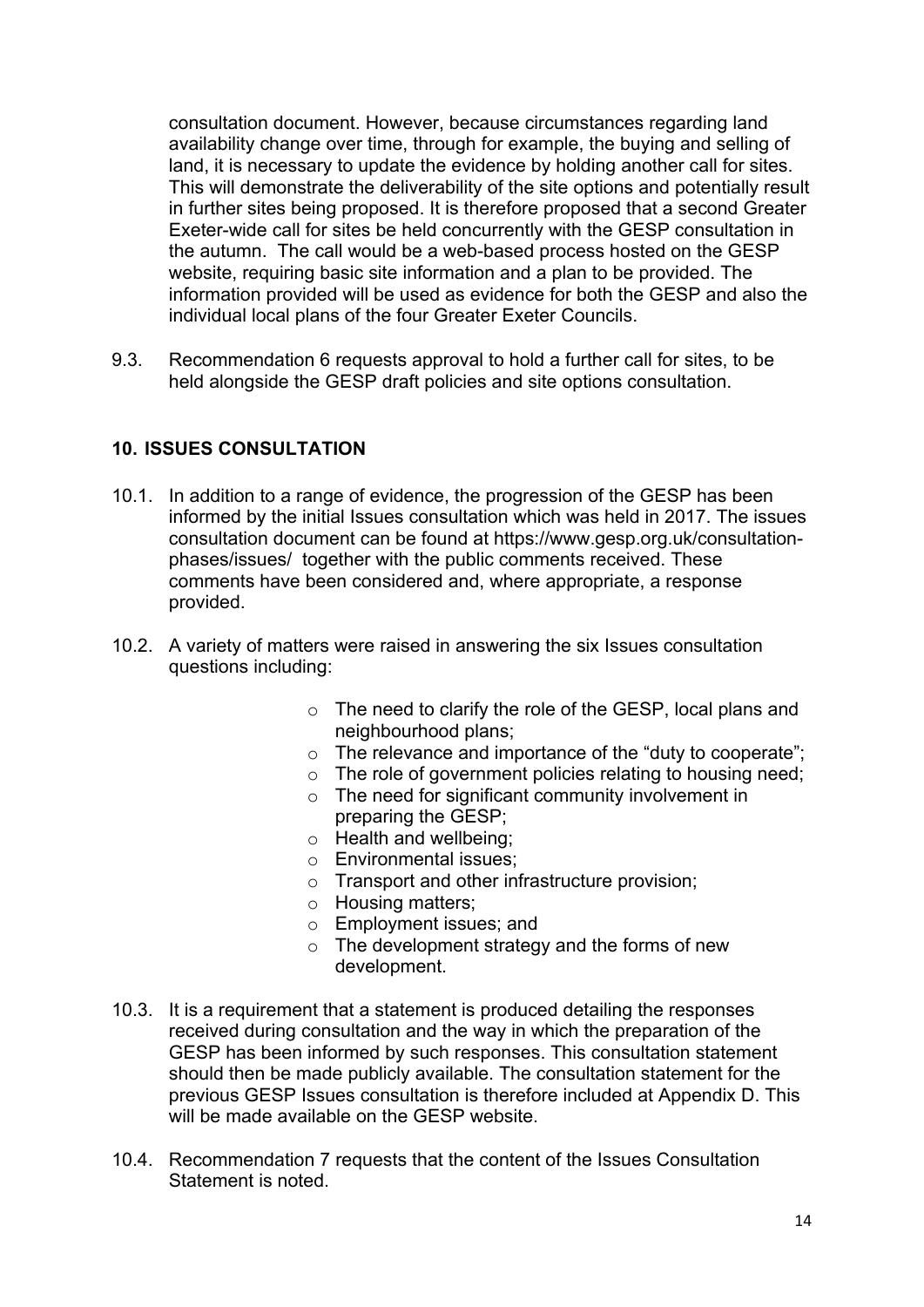## **11. COUNCILLOR INVOLVEMENT**

- 11.1. Member involvement has been an important part of the work undertaken to develop the GESP. To facilitate Member engagement, the four Councils set up a Member Reference Forum to discuss and consider the GESP and its evidence as it was prepared. The Forum originally comprised 5 members per authority, but this was extended to 10 members per authority in 2019 to allow for greater representation of the wider Council membership. In its first format, the Forum met five times between April 2017 and March 2019. Once reconstituted, it met a further five times between November 2019 and March 2020.
- 11.2. Forum Members have inputted to the general strategy to consider growth constraints and opportunities, the implications of the climate emergency, transport strategy and housing need. In the last three of the Forum meetings, Members have considered the draft policy wordings and the site options. Suggested changes by Members at these Forum meetings have been considered and taken into account in the GESP consultation document.

### **12. FUTURE RESOURCING OF THE GREATER EXETER STRATEGIC PLAN TEAM**

- 12.1. The GESP team was established in 2017 and is hosted by Exeter City Council at the Civic Centre in Exeter. It comprises planning officers from East Devon, Mid Devon and Teignbridge District Councils, Exeter City Council and Devon County Council. The team is established on an informal basis, with each officer continuing to be employed solely by their contractual employer.
- 12.2. From the outset, it was informally agreed by the authorities that each would contribute two officers to the team. However, due to individual authority demands this has not been consistently provided and the professional level and respective salary of individual officers provided by the different authorities varies. When established in April 2017, the GESP team included approximately 8.5 full time equivalents (FTEs). Over time this level of resource has fluctuated and as of March 2020, the number of staff had decreased to approximately 5.2 FTEs. In addition, in March 2020, the established team leader left the project. There are a number resourcing issues which currently need resolving:
	- The staff contributions to date have not been split equally between the 4 local planning authorities and remain unequal within current arrangements:
	- The current staffing levels have reduced by around 40%, significantly impacting on the ability of the GESP team to deliver the plan within identified timescales;
	- There is no dedicated/appointed team leader responsible for project management, staff management (even if informal),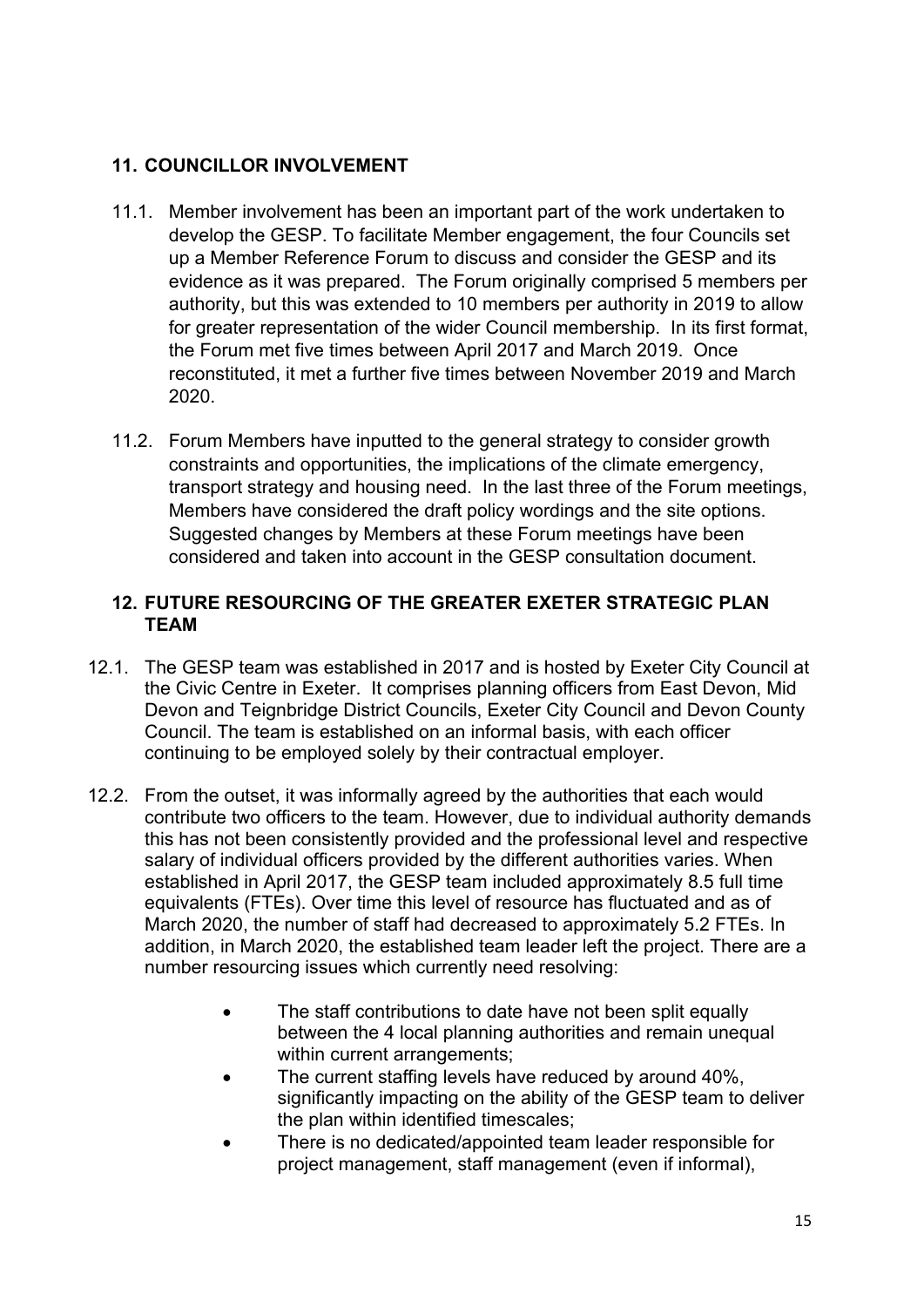Member liaison and wider engagement for the GESP (currently the team is being led by two principal planning officers); and

- There is no planning technician resource to assist with mapping and general IT/administration support.
- 12.3. Financing the staff resource is a particular consideration. Currently, each staff member is paid for by their respective authority. Because the professional level of the officers varies, there are different financial implications for each authority. It has been identified that there is a need to evenly distribute the financial costs relating to overall staffing between the four Local Planning Authorities. This will have budget implications for each of the authorities.
- 12.4. It should be noted that the County Council sits outside of this discussion because it is not a LPA for the purposes of the GESP. The County Council does however continue to support an informal arrangement for the input of its resources and has provided consistent staff resources since the GESP team was established.
- 12.5. Going forward, there is a need to resolve the GESP team staffing resources in order to progress the plan. A detailed analysis of likely future staffing requirements for the GESP team has been undertaken and is provided in Appendix F. Although there will be some fluctuations in future workload, the analysis demonstrates that it is appropriate for the GESP team to increase staffing levels to 8 FTEs to steer the project forwards. There is also a need to discuss the composition of the team to consider the potential for a dedicated team leader and technician. Looking more widely, it is necessary to evenly distribute the overall staff costs between the four LPAs.
- 12.6. A range of staffing options have been discussed with the Leaders of the Local Planning Authorities and are summarised below.

### **Option 1: Maintain the status quo**

This option would see the GESP team remain at 5.2 FTEs, with each team member continuing to be employed solely by their individual authority. Under this option, there would be no financial equalisation agreement and a lack of resource in the team which would affect the GESP timetable.

#### **Option 2: Option 2: Retain existing staff and identify additional resource to bring staffing levels up to 8.0 FTEs**

There are 3 scenarios under this option:

2a. Identify resource from within the existing planning teams and, subject to how these staffing contributions come forward, agree financial equalisation arrangements as necessary between the four LPAs covering the full LPA resource. Officers would continue to be employed solely by their individual authority. This would require all LPAs to reprioritise current plan programmes in order to divert staff to the GESP.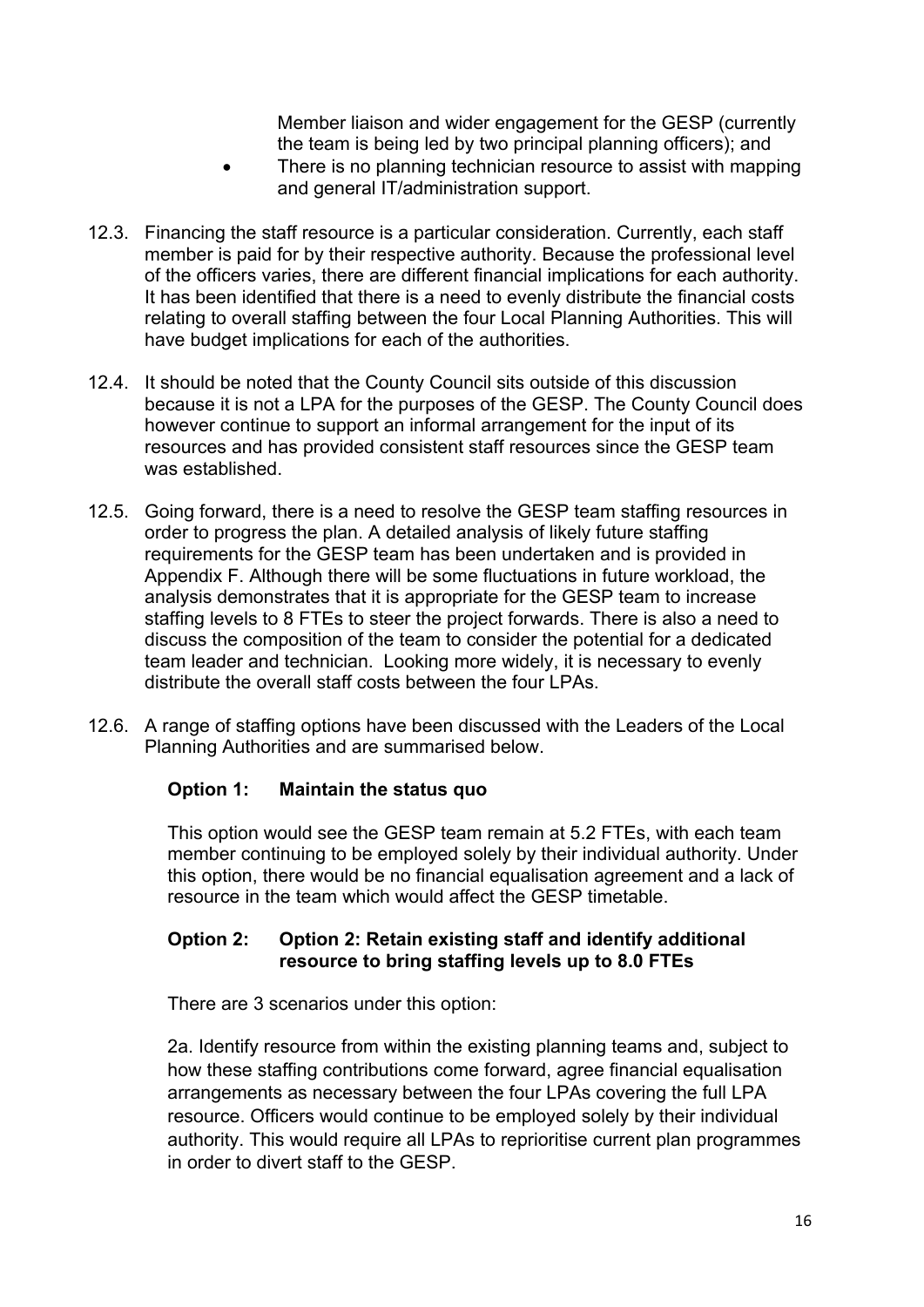2b. Recruit additional staffing resources through a competitive recruitment process. The full costs of LPA staff in the team would be apportioned equally between the four LPAs by way of a financial equalisation agreement, payable to a host authority. New officers appointed would be employed by a single host authority. This would improve the contractual management arrangements for the GESP team.

2c. A hybrid between 2a and 2b whereby additional resources are obtained through a combination of existing team members and external recruitment. All contributions, whether financial or existing officers, would be balanced equitably through a financial equalisation agreement for the four LPAs. New officers appointed would be employed by a single host authority.

### **Option 3: All GESP team members (excluding DCC officers) to be hosted by a single LPA**

This would comprise both existing and new GESP team members who would be seconded to a host authority, with all financial contributions underpinned by an equalisation agreement. As per option 2, additional staff members would be recruited to bring staffing levels up to 8.0 FTEs.

The financial implications of options 2 and 3 are summarised in the table below, which shows that the total GESP team staffing costs for each LPA would be approximately £62,000 per annum for a team of 8 FTEs.

| Options 2 and 3 – Equalisation (future only) |                                                                       |                                                                                                     |                                                                 |  |  |
|----------------------------------------------|-----------------------------------------------------------------------|-----------------------------------------------------------------------------------------------------|-----------------------------------------------------------------|--|--|
|                                              | <b>Estimated annual</b><br>existing staff<br>cost/contribution<br>(£) | Annual equalised<br>contribution or<br>equivalent resource<br>cost of the additional<br>staff $(E)$ | <b>Total annual</b><br>equalised staff<br>cost/contribution (£) |  |  |
| Staff costs                                  |                                                                       |                                                                                                     |                                                                 |  |  |
| (TOTAL)                                      | 145,952                                                               | 103,000                                                                                             | 248,952                                                         |  |  |
| East Devon                                   | 39,213                                                                | 25,750                                                                                              | £62,238                                                         |  |  |
| Exeter                                       | 28,670                                                                | 25,750                                                                                              | £62,238                                                         |  |  |
| Mid Devon                                    | 44,933                                                                | 25,750                                                                                              | £62,238                                                         |  |  |
| Teignbridge                                  | 33,136                                                                | 25,750                                                                                              | £62,238                                                         |  |  |

Following the analysis of staffing options, recommendation 8 requests approval to increase staffing levels in the GESP team to 8 FTEs and for the total staff resource provided by the local planning authorities to be provided equitably, supported by an equalisation arrangement. Any additional staffing costs will need to be funded and taken into account in budget review.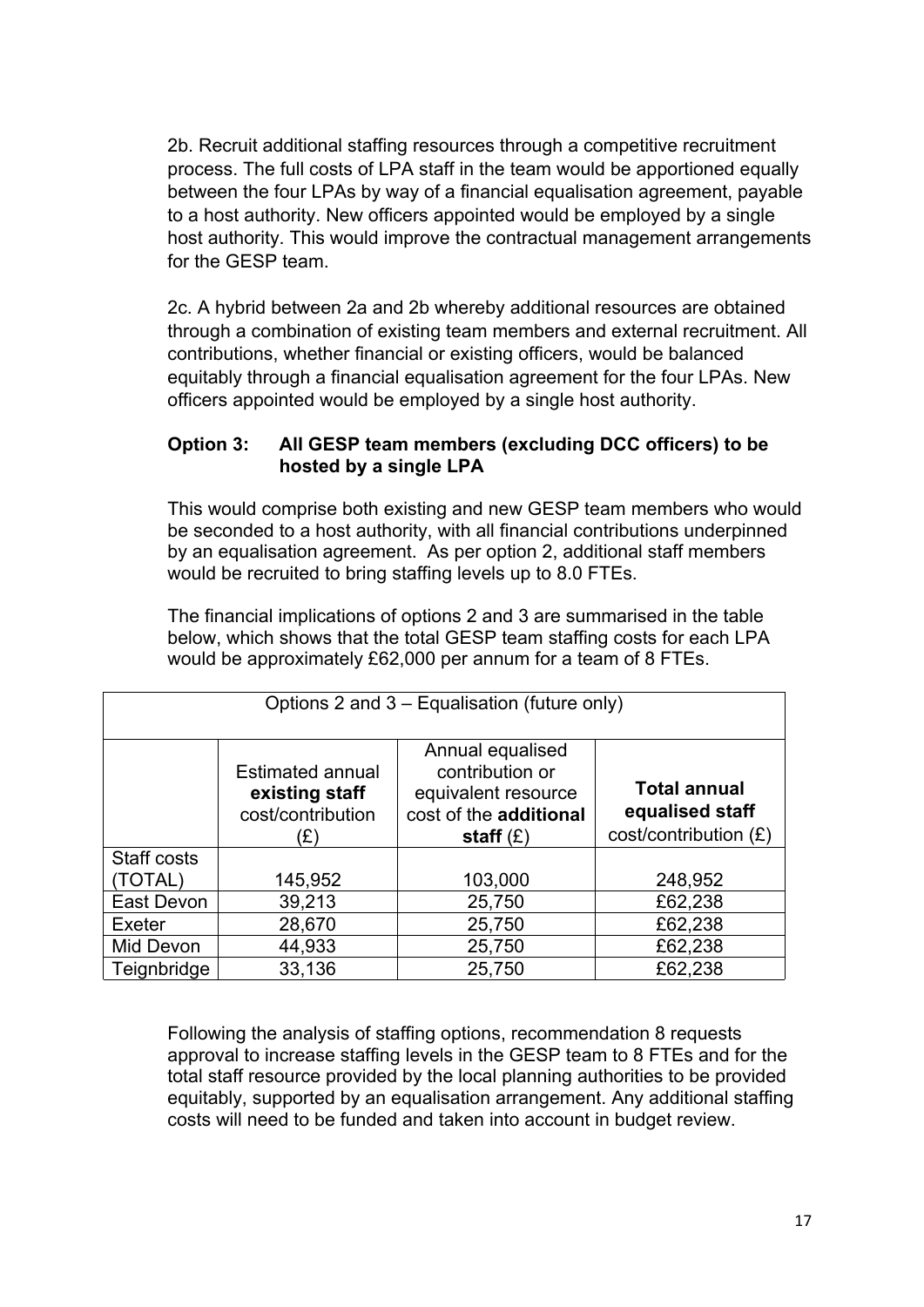## **13. OPTIONS RELATING TO THE GESP DRAFT POLICIES AND SITE OPTIONS CONSULTATION DOCUMENT**

- 13.1. Consultation is a legal requirement of plan preparation. The first Issues consultation on the GESP was held in 2017. Subsequently there has been significant work undertaken to develop evidence, draft policies and consider site options. It is appropriate to consult on this work so that communities and stakeholders have an opportunity to provide comments and shape the development of the plan. There are therefore no alternatives to undertaking consultation on the GESP draft policies and site options document and associated evidence.
- 13.2. Options relating to the future staffing arrangements for the GESP team are included in section 11.

# **14. Planning Policy Advisory Group (PPAG)**

- 14.1. The Planning Policy Advisory Group (PPAG) considered the Greater Exeter Strategic Plan consultation documentation at its meeting of 7<sup>th</sup> July 2020. Members were presented with the full GESP Draft Policies and Site Options document and discussion took place on all policy themes and site options. PPAG members recommended that Cabinet approve the Greater Exeter Strategic Plan Draft Policies and Site Options document and its Sustainability Appraisal Report and Habitat Regulations Assessment Report for public consultation subject to addressing the following comments:
	- Members identified that some of the parishes referred to within policy GESP13: Strategic Economic Assets are incorrect. These will be checked to see if parish or postal address is clearest to aid site identification in time for the consultation.
	- Members also noted that the impacts of the Coronavirus pandemic will likely require changes to the 'Prosperity' chapter. PPAG Members felt that additional explanation should be included in order to make clear that these policies and associated evidence based were prepared before the impact of coronavirus (COVID-19) was felt. Any revisions necessary will be made as the plan moves towards its next consultation stage. The Greater Exeter councils will review the evidence base within the context of the coronavirus including implications for the local economy and transport. Consideration of wider coronavirus implications will also form part of the consultation process.
	- PPAG Members also wished to see reference to post coronavirus recovery being environmentally led (green).

#### **Contact for more Information:**